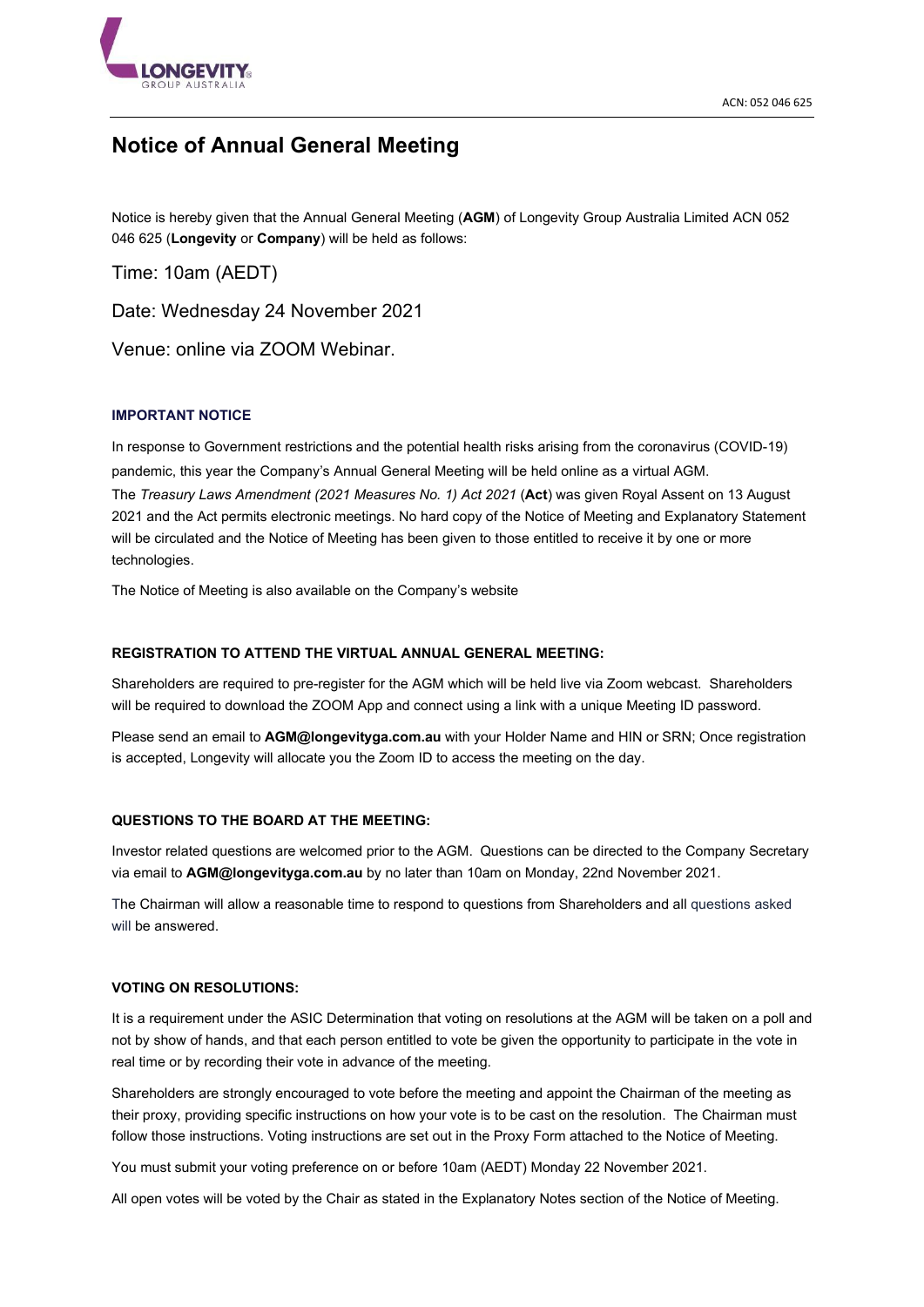

Directors advise Shareholders who wish to have their vote counted to:

• **vote electronically by visiting [www.investorvote.com.au](http://www.investorvote.com.au/) and quoting the 6-digit control number found on the front of your Proxy Form prior to 10am (AEDT) Monday 22 November 2021;** 

#### **LIVE ONLINE VOTING PROCEDURES DURING THE AGM:**

Shareholders and proxyholders will be able to vote at the meeting online:

a. From their computer or mobile device by entering the URL into their browser: <https://web.lumiagm.com/316603281>

Online voting registration will commence 30 minutes prior to the start of the meeting and close 5 minutes after the last item of business.

Shareholders should read the Notice of Annual General Meeting and Explanatory Memorandum in full before deciding if and how to vote on the Resolution. If you are in doubt about what to do in relation to the Resolution, you should consult your financial or other professional adviser.

Attending the meeting online enables shareholders to view the AGM live and to also ask questions and cast direct votes at the appropriate times whilst the meeting is in progress.

More information regarding participating in the AGM online can be found at the end of this Notice of Meeting

*Should you wish to discuss the matters in this Notice of Meeting please do not hesitate to contact the Company Secretary on +61 3 9867 7199.*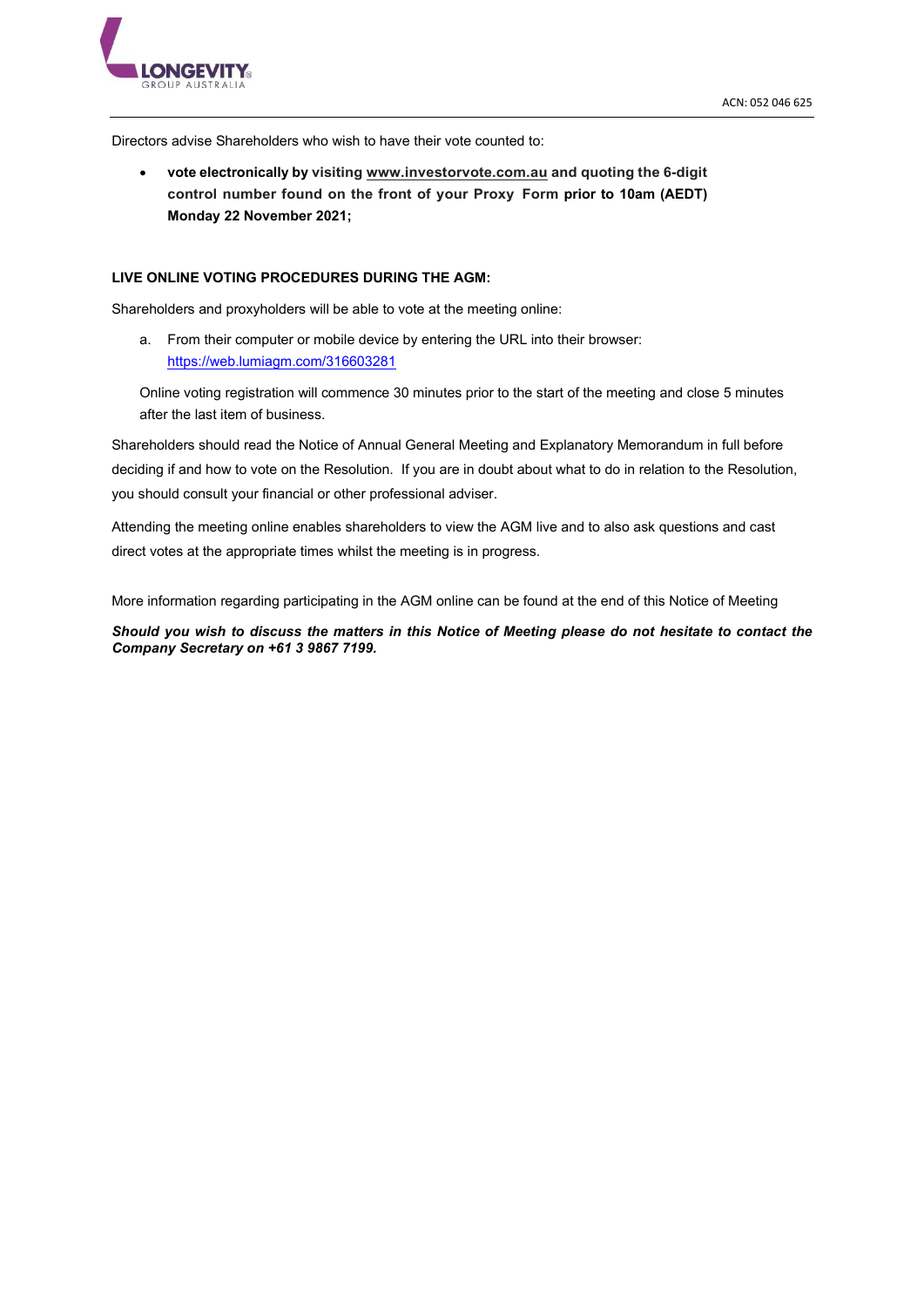

# **Items of Ordinary Business**

# **RECEIPT AND CONSIDERATION OF ACCOUNTS AND REPORTS**

To receive and consider the Directors' report, Auditor's report, and Financial report of the Company for the year ended 30 June 2021.

# **RESOLUTION 1 – RE-ELECTION OF TREVOR HANSEN AS A DIRECTOR**

To consider and, if thought fit, pass the following resolution as ordinary resolution:

"*That, for the purposes of the Company's constitution and for all other purposes, Trevor Hansen, having been appointed by shareholders as a director of the Company, retires, and being eligible offers himself for election, be re-elected as a Director of the Company*.

BY ORDER OF THE BOARD

 $222$ 

Andrew Metcalfe Company Secretary 18 October 2021

The accompanying Explanatory Notes form part of this Notice of Annual General Meeting.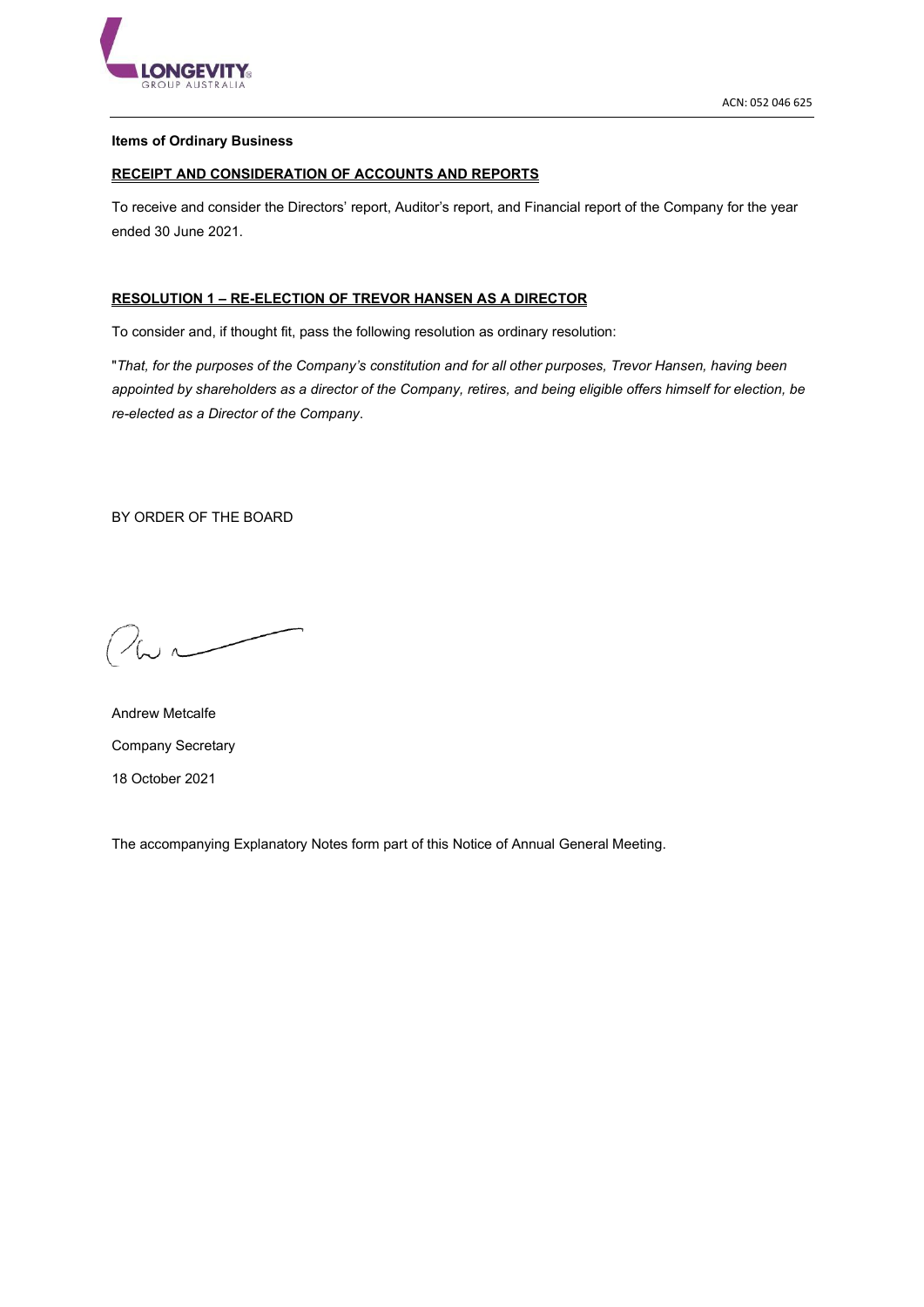

## **VOTING ENTITLEMENTS**

The Board has determined that, for the purposes of voting at the AGM, shares in the Company are taken as being held by the persons who hold them as at 7pm (AEDT) on 22nd November 2021.

## **CORPORATE REPRESENTATIVES**

A corporate Shareholder may appoint a person to act as its representative at the AGM by providing the person with:

- a letter or certificate authorising him or her to act as the corporation's representative, executed in accordance with the corporation's constitution; or
- a copy of the resolution appointing the representative, certified by a secretary or director of the corporation.

To be effective, the instrument by which the person who is appointed a representative of the corporate Shareholder must be received by the Company no later than 48 hours before the commencement of the AGM, i.e., **by no later than 10 a.m. (AEDT) on 22 November 2021**.

## **PROXIES**

Shareholders are encouraged to vote online **by visiting [www.investorvote.com.au](http://www.investorvote.com.au/)** or by returning the proxy form. To be valid, completed proxy forms must be received at the address given below no later than 48 hours before the commencement of the AGM, i.e., **by no later than 10 a.m. (AEDT) on 22 November 2021**. Any proxy form received after that time will not be valid for the scheduled AGM.

The Chairman of the meeting is required to vote all directed proxies as specified in the appointment in respect of each resolution. In respect of undirected proxies, the Chairman of the meeting intends to vote or abstain from voting in respect of each resolution as stated in the Explanatory Notes.

Proxy forms may be lodged by posting the completed form in the reply-paid envelope provided (Australia only) or delivering or faxing the completed form to the address or fax number set out below.

#### **Online:**

Electronically, by visiting [www.investorvote.com.au](http://www.investorvote.com.au/) and entering Control Number: 136204 to lodge your proxy vote and following the instructions provided (note a proxy cannot be appointed online if they are appointed under Power of Attorney or similar authority).

#### **By facsimile:**

Australian based investors: 1800 783 447 Overseas based investors: +61 3 9473 2555

# **By mail or hand delivery:**

Longevity Group Australia Limited, c/- Computershare Investor Services Pty Ltd, GPO Box 242, Melbourne Victoria 3001.

Delivering it in person to "Yarra Falls", 452 Johnston Street, Abbotsford Victoria 3067.

#### **Custodians and nominees**

For Intermediary Online subscribers only (custodians and nominees) please visit [www.intermediaryonline.com](http://www.intermediaryonline.com/) to submit your voting intentions.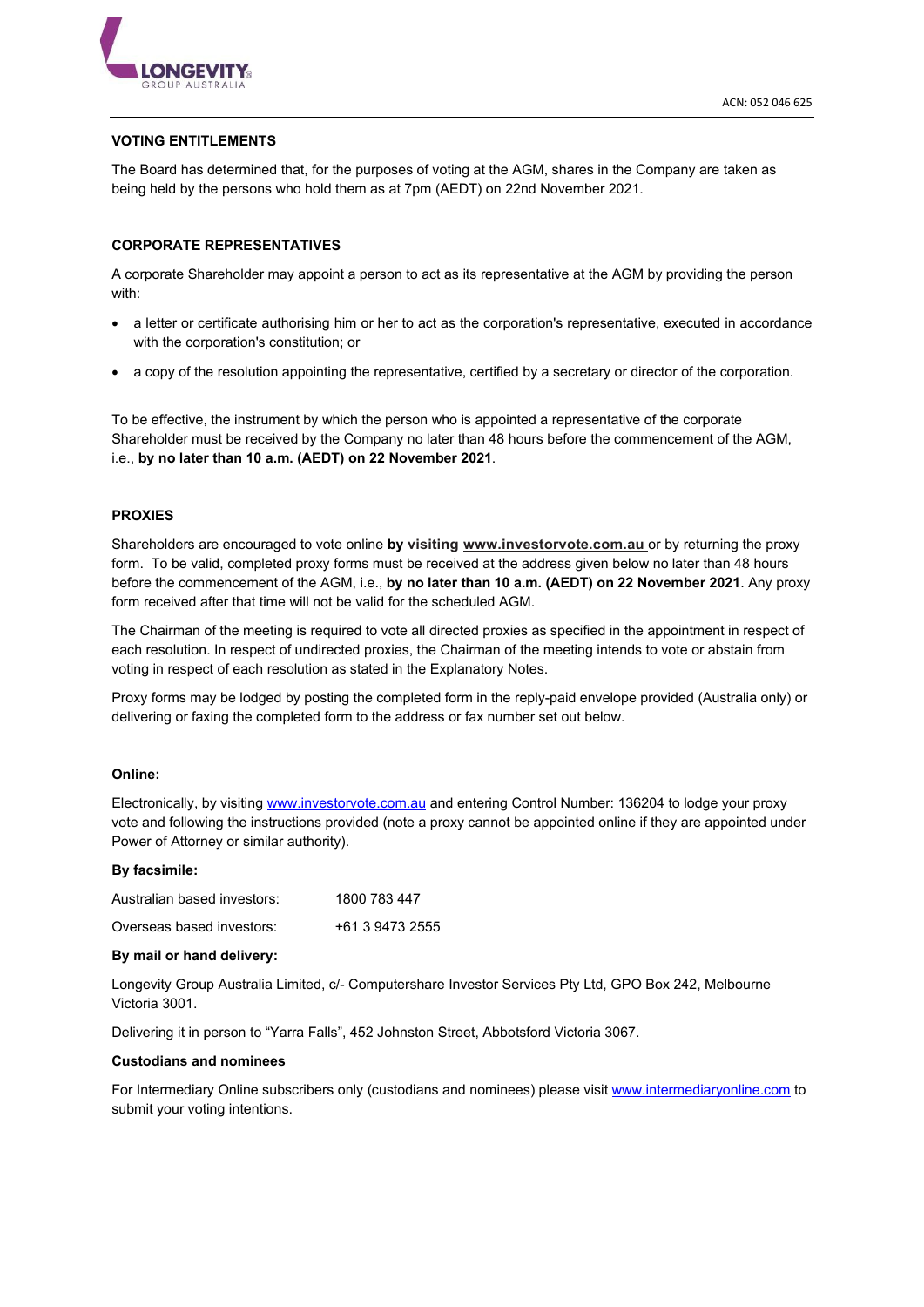

## **PROXY NOTES**

- 1. A Shareholder entitled to attend, and vote has the right to appoint a proxy. For votes to be valid, they must be received **by no later than 10 a.m. (AEDT) on Monday, 22nd November 2021**.
- 2. A Shareholder who is entitled to cast two or more votes may appoint two proxies and may specify the proportion or number of votes each proxy is appointed to exercise. If the Shareholder appoints two proxies and the appointment does not specify the proportion or number of the Shareholder's votes each proxy may exercise, each proxy may exercise one half of the Shareholder's votes. If the Shareholder appoints two proxies, neither proxy may vote on a show of hands.
- 3. A proxy need not be a Shareholder of the Company.
- 4. Proxies given by corporations must be signed in accordance with the constituent documents of the corporation or the laws in force in its place of incorporation, or by a duly appointed attorney. For Australian corporations, it is sufficient if the proxy is signed by two directors, a director and the secretary, or in the case of a proprietary company with only a sole director and secretary, that person.
- 5. Where a proxy form is signed on behalf of a Shareholder by an attorney or agent, the proxy will not be valid unless the power of attorney or other authority (if any) under which it is signed (or a certified copy thereof) is lodged with the Company by delivery or mail, to the addresses specified above for the lodgement of proxy forms, no later than 48 hours before the scheduled time for commencement of the AGM, i.e., **by no later than 10 a.m. (AEDT) on Monday, 22nd November 2021**
- 6. A proxy form or ability to vote online accompanies the Notice.

## **QUESTIONS FROM SHAREHOLDERS**

Prior to and at the AGM Shareholders can submit questions or make comments on the management of the Company. All questions asked will be answered.

The Auditor responsible for preparing the Auditor's report for the year ended 30 June 2021 (or his representative) is not required to attend the AGM. Shareholders are encouraged to direct questions to the Chairman about the conduct of the audit, the preparation and content of the Auditor's report, the accounting policies adopted by the Company in relation to the preparation of financial statements and the independence of the Auditor in relation to the conduct of the audit.

Please submit any questions you may have in writing to the Company Secretary by email to **AGM@longevityga.com.au**, and if addressed to the Auditor, please direct these first to the Chairman, by no later than **10 a.m. (AEDT) on Monday, 22nd November 2021.**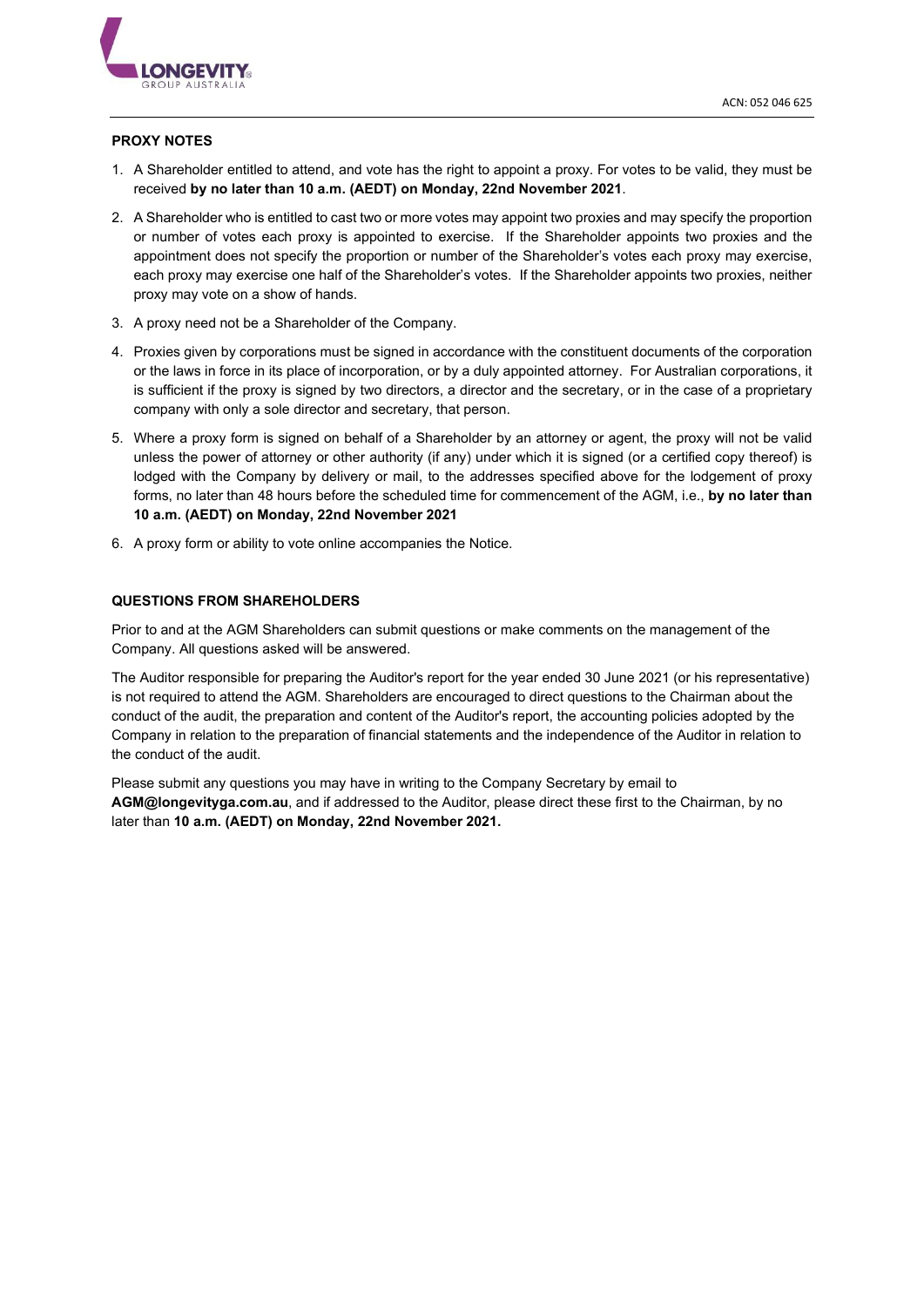

# **EXPLANATORY NOTES**

These Explanatory Notes have been prepared to provide information to Shareholders about the business to be conducted at the Company's 2021 Annual General Meeting.

## **THE FINANCIAL STATEMENTS AND REPORTS**

The Corporations Act requires the Company's financial report (which includes financial statements, notes to the financial statements and Directors' declaration), Directors' report and auditor's report (together, **Reports**) to be tabled at the AGM. The Constitution of Longevity Group Australia Limited (**Constitution**) provides for the Reports to be received and considered at the AGM. There is no requirement, either in the Corporations Act or the Constitution, for Shareholders to approve any of the Reports. Shareholders are given a reasonable opportunity to ask questions and make comments on the Reports and the management of the Company.

The Company's Annual Report for the year ended 30 June 2021 (**2021 Annual Report**) has been sent to Shareholders in accordance with the Corporations Act. The 2021 Annual Report (which includes the financial report, Directors' report, and auditor's report) is available on the Company's website.

## **RESOLUTION 1: Re-election of Trevor Hansen**

Dr Hansen joined the Board on 20 November 2019.

Pursuant to the Company's constitution Dr Hansen must seek re-election as a director of the Company at the Company's AGM.

Trevor Hansen, a Shareholder in Longevity Group Australia, was appointed to the Board of Directors in 2019. He is a specialist in due diligence and strategic planning. As part owner of Leading Technology Group, an investment company that buys and operates technology businesses, he has a track record of deploying capital to deliver benefits for customers, staff and Shareholders. He holds a PhD in computer science from the University of Melbourne and is a member of the Australian Institute of Company Directors.

The Chairman of the meeting intends to vote undirected proxies in favour of Resolution 1.

#### *Directors' recommendation*

All Directors recommend that shareholders vote in favour of Resolution 1.